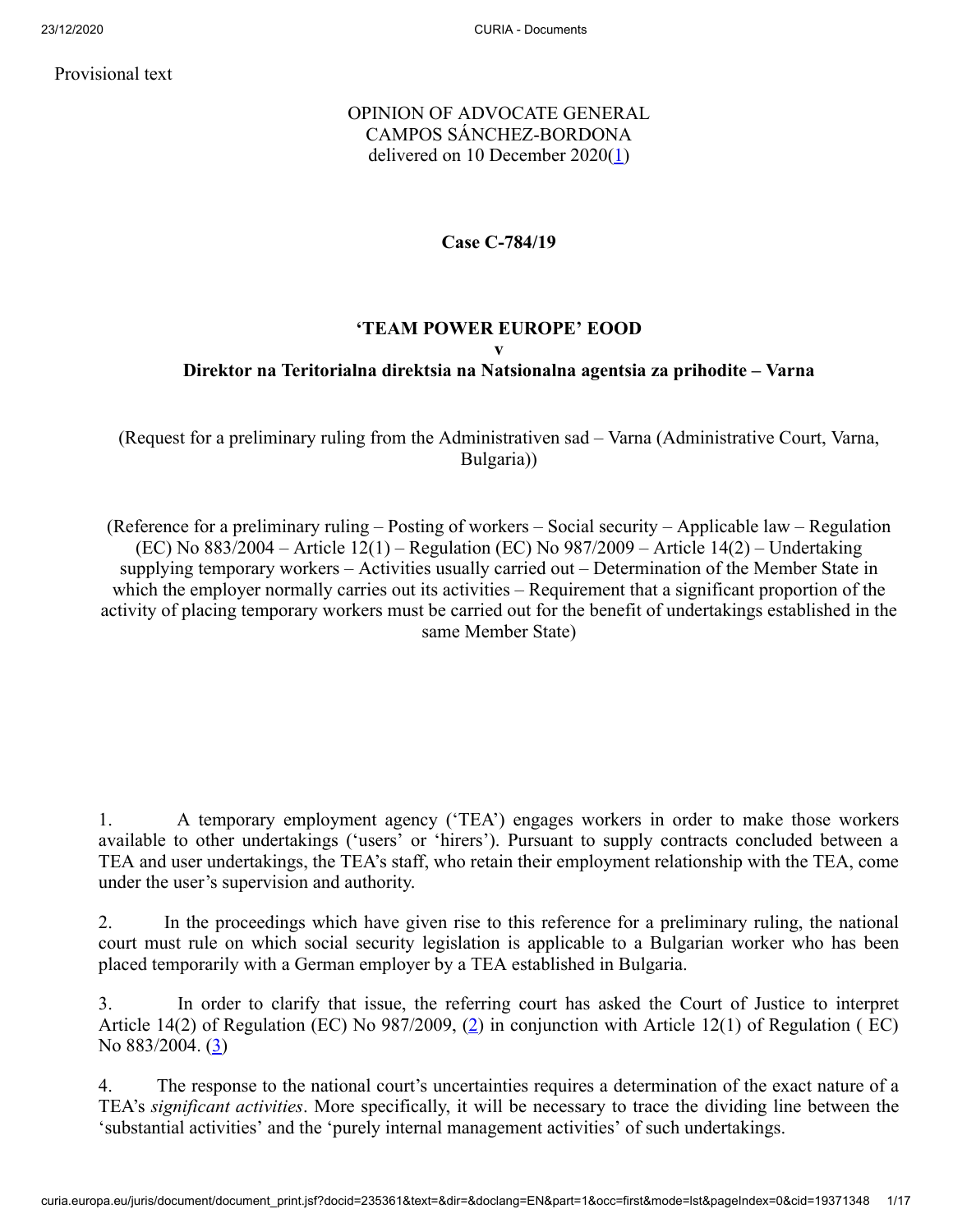5. The EU legislature used those two expressions to enshrine in Article 14(2) of Regulation No 987/2009 the case-law laid down by the Court of Justice on Article 12(1) of Regulation No 883/2004. It now falls to the Court to refine that case-law in relation to TEAs.

- **I. Legislative framework**
- *A. EU law*
- *1. Regulation No 883/2004*
- 6. Article 2(1) ('Persons covered') reads:

'1. This Regulation shall apply to nationals of a Member State, stateless persons and refugees residing in a Member State who are or have been subject to the legislation of one or more Member States, as well as to the members of their families and to their survivors.'

7. Article 11 ('General rules') provides:

'1. Persons to whom this Regulation applies shall be subject to the legislation of a single Member State only. Such legislation shall be determined in accordance with this Title.

…

- 3. Subject to Articles 12 to 16:
- a) a person pursuing an activity as an employed or self-employed person in a Member State shall be subject to the legislation of that Member State;

…'

8. In accordance with Article 12(1) ('Special rules'):

'A person who pursues an activity as an employed person in a Member State on behalf of an employer which normally carries out its activities there and who is posted by that employer to another Member State to perform work on that employer's behalf shall continue to be subject to the legislation of the first Member State, provided that the anticipated duration of such work does not exceed twenty-four months and that he is not sent to replace another posted person.'

## *2. Regulation No 987/2009*

9. Article 14(2) ('Details relating to Articles 12 and 13 of [Regulation No 883/2004]') provides:

'For the purposes of the application of Article 12(1) of [Regulation No 883/2004], the words "which normally carries out its activities there" shall refer to an employer that ordinarily performs substantial activities, other than purely internal management activities, in the territory of the Member State in which it is established …'.

10. In accordance with Article 19 ('Provision of information to persons concerned and employers'):

'1. The competent institution of the Member State whose legislation becomes applicable pursuant to Title II of [Regulation No 883/2004] shall inform the person concerned and, where appropriate, his employer(s) of the obligations laid down in that legislation. It shall provide them with the necessary assistance to complete the formalities required by that legislation.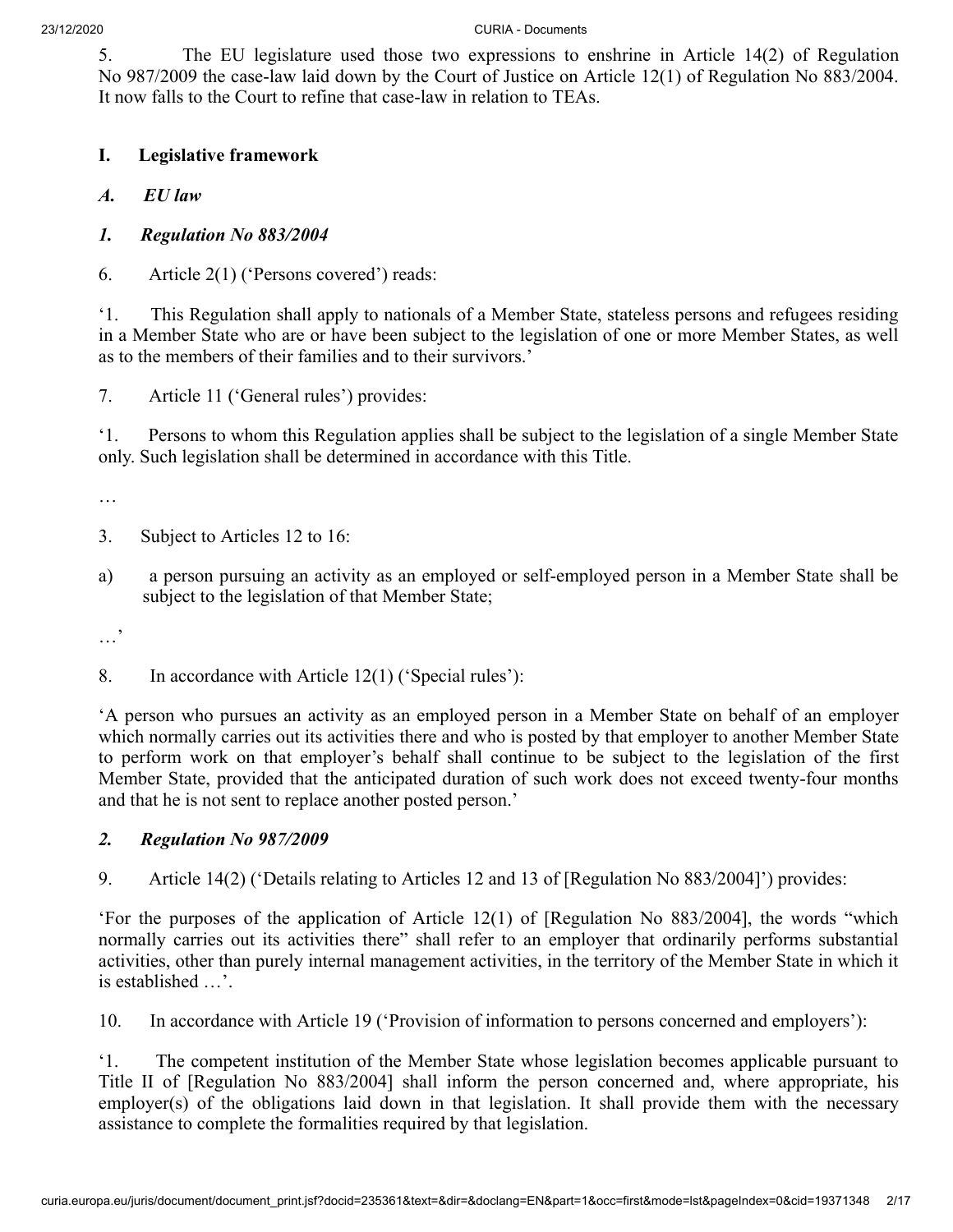2. At the request of the person concerned or of the employer, the competent institution of the Member State whose legislation is applicable pursuant to Title II of [Regulation No 883/2004] shall provide an attestation that such legislation is applicable and shall indicate, where appropriate, until what date and under what conditions.'

## <span id="page-2-0"></span>*3. Directive 96/71/EC ([4\)](#page-12-2)*

11. Article 1 reads:

'1. This Directive shall apply to undertakings established in a Member State which, in the framework of the transnational provision of services, post workers, in accordance with paragraph 3, to the territory of a Member State.

…

3. This Directive shall apply to the extent that the undertakings referred to in paragraph 1 take one of the following transnational measures:

…

c) being a temporary employment undertaking or placement agency, hire out a worker to a user undertaking established or operating in the territory of a Member State, provided that there is an employment relationship between the temporary employment undertaking or placement agency and the worker during the period of posting.

Where a worker who has been hired out by a temporary employment undertaking or placement agency to a user undertaking as referred to in point (c) is to carry out work in the framework of the transnational provision of services within the meaning of point (a), (b) or (c) by the user undertaking in the territory of a Member State other than where the worker normally works for the temporary employment undertaking or placement agency, or for the user undertaking, the worker shall be considered to be posted to the territory of that Member State by the temporary employment undertaking or placement agency with which the worker is in an employment relationship. The temporary employment undertaking or placement agency shall be considered to be an undertaking as referred to in paragraph 1 and shall fully comply with the relevant provisions of this Directive and Directive 2014/67/EU of the European Parliament and of the Council.

…'

# <span id="page-2-1"></span>*4. Directive 2008/104/EC ([5\)](#page-12-3)*

12. In accordance with Article 1 ('Scope'):

'1. This Directive applies to workers with a contract of employment or employment relationship with a temporary-work agency who are assigned to user undertakings to work temporarily under their supervision and direction.

…'

13. Article 2 ('Aim') provides:

'The purpose of this Directive is to ensure the protection of temporary agency workers and to improve the quality of temporary agency work by ensuring that the principle of equal treatment, as set out in Article 5, is applied to temporary agency workers, and by recognising temporary-work agencies as employers, while taking into account the need to establish a suitable framework for the use of temporary agency work with a view to contributing effectively to the creation of jobs and to the development of flexible forms of working.'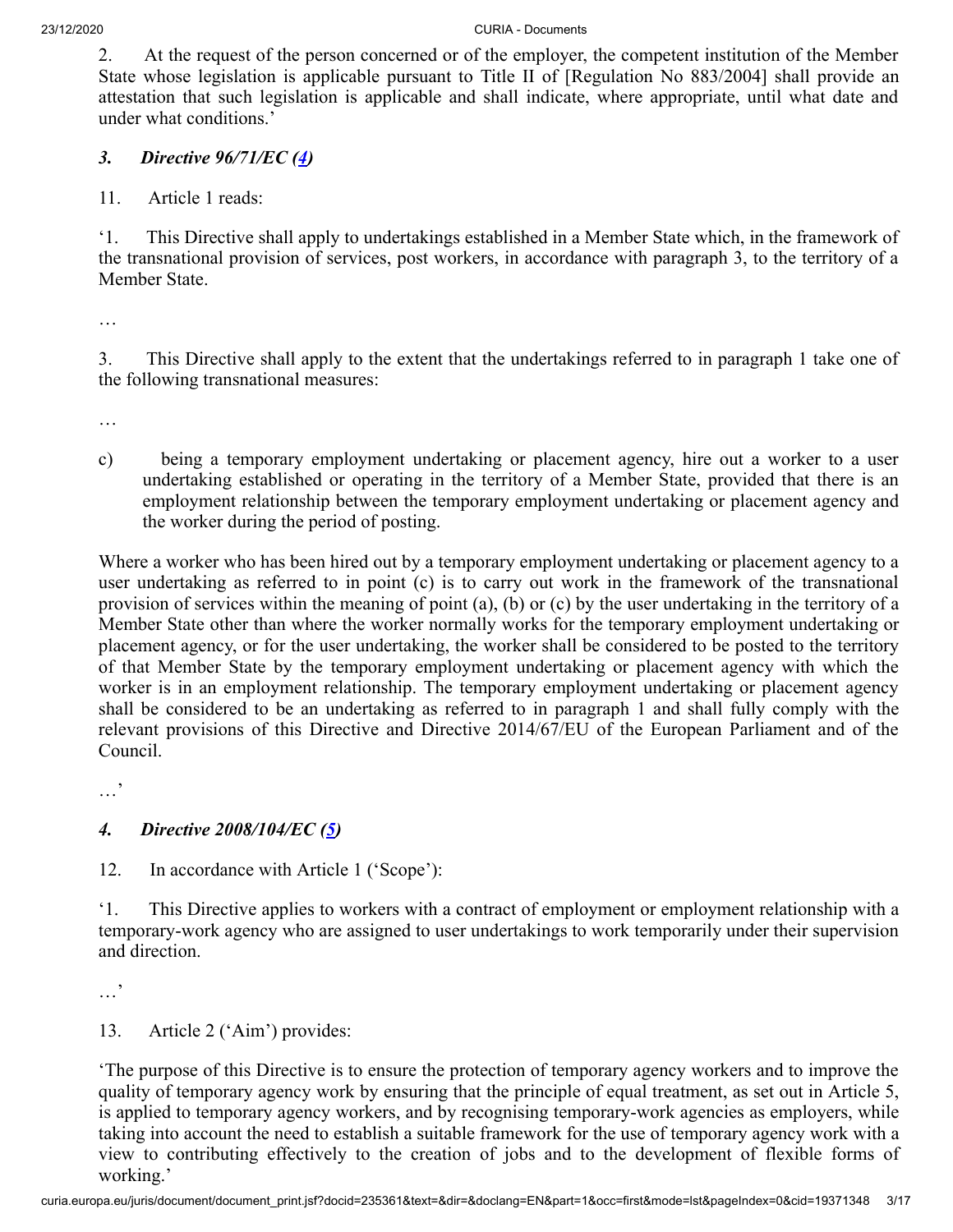# <span id="page-3-0"></span>*5. Directive 2014/67/EU [\(6](#page-12-4))*

14. Pursuant to Article 4 ('Identification of a genuine posting and prevention of abuse and circumvention'):

'1. For the purpose of implementing, applying and enforcing Directive 96/71/EC, the competent authorities shall make an overall assessment of all factual elements that are deemed to be necessary, including, in particular, those set out in paragraphs 2 and 3 of this Article. Those elements are intended to assist competent authorities when carrying out checks and controls and where they have reason to believe that a worker may not qualify as a posted worker under Directive 96/71/EC. Those elements are indicative factors in the overall assessment to be made and therefore shall not be considered in isolation.

2. In order to determine whether an undertaking genuinely performs substantial activities, other than purely internal management and/or administrative activities, the competent authorities shall make an overall assessment of all factual elements characterising those activities, taking account of a wider timeframe, carried out by an undertaking in the Member State of establishment, and where necessary, in the host Member State. Such elements may include in particular:

- a) the place where the undertaking has its registered office and administration, uses office space, pays taxes and social security contributions and, where applicable, in accordance with national law has a professional licence or is registered with the chambers of commerce or professional bodies;
- b) the place where posted workers are recruited and from which they are posted;
- c) the law applicable to the contracts concluded by the undertaking with its workers, on the one hand, and with its clients, on the other;
- d) the place where the undertaking performs its substantial business activity and where it employs administrative staff;
- e) the number of contracts performed and/or the size of the turnover realised in the Member State of establishment, taking into account the specific situation of, inter alia, newly established undertakings and SMEs.'

## *B. Bulgarian law*

15. Article 107p of the Kodeks na truda (Employment Code) provides:

'(1) An employment contract concluded with a [TEA] must stipulate that the worker will be sent to a hirer undertaking to work there temporarily under the hirer undertaking's supervision and direction.

…

(7) [TEAs] shall carry on their activity after they have registered with the Employment Agency, in accordance with the conditions and detailed rules laid down by the zakon za nasarchvane na zaetostta (Law on the promotion of employment).'

16. Article 4 of the Kodeks za sotsialnoto osiguryavane (Social Security Code) provides:

'Workers and employees must be compulsorily insured under this Code for sickness, maternity, disability due to illness, old age or death, industrial accident, occupational disease and unemployment, irrespective of the nature of the work, method of remuneration and source of income …'

17. Article 2(1) of the Naredba za sluzhebnite komandirovki i spetsializatsii v chuzhbina (Decree on the posting of workers and specialisation placements abroad) states: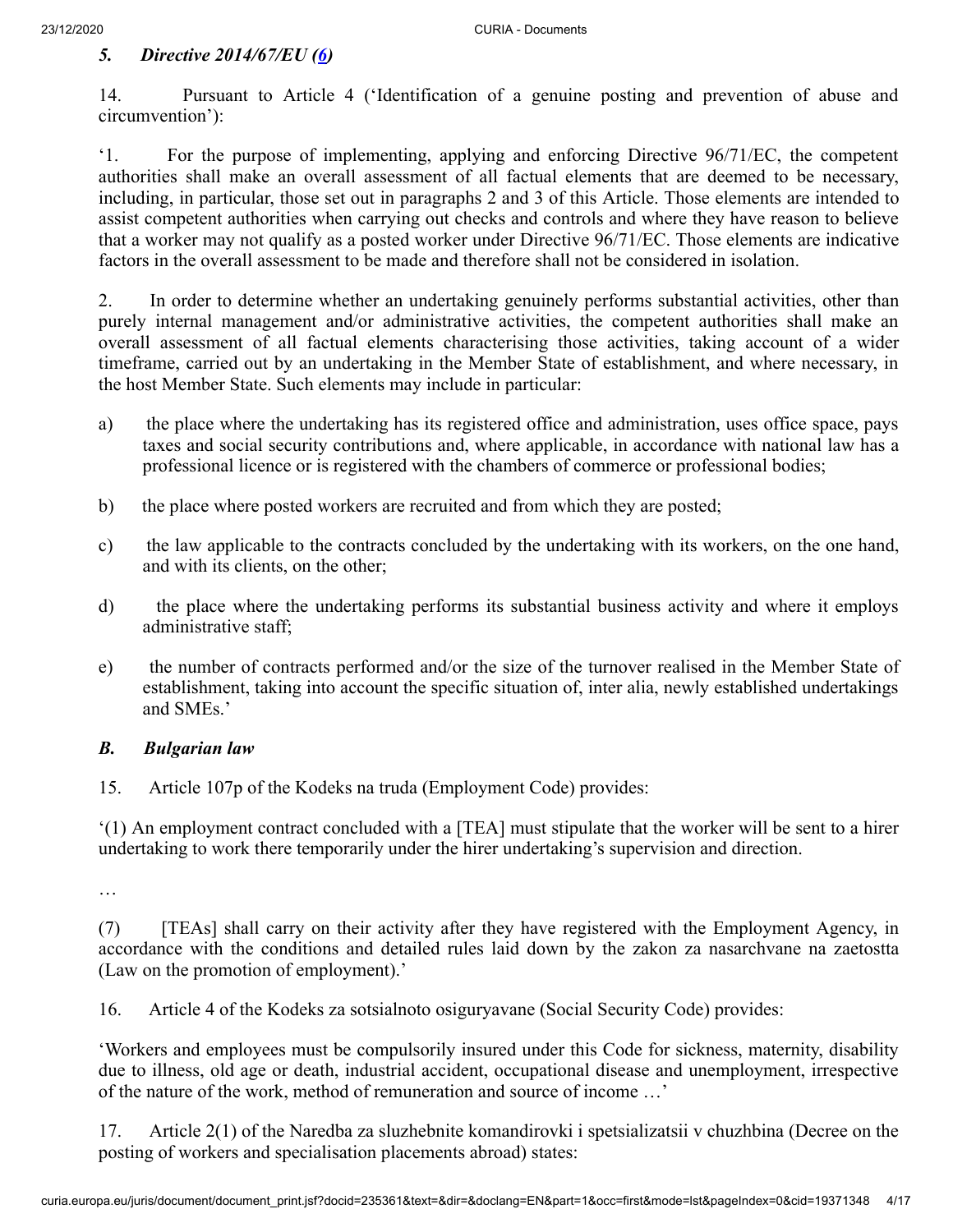'Posting abroad means sending a person to a foreign country in order to perform specific work on the instructions of the body posting him.'

# **II. Facts, dispute and question referred for a preliminary ruling**

18. 'Team Power Europe' EOOD ('Team Power') is an undertaking established under Bulgarian law which provides temporary employment and work placement services.

<span id="page-4-0"></span>19. Team Power is registered as a TEA with the Agentsia po zaetostta (Employment Agency, Bulgaria) and has an official permit for the placement of staff in Germany.  $(7)$  $(7)$ 

20. On 8 October 2018, Team Power concluded a contract of employment with a Bulgarian citizen ('the employee'), pursuant to which the employee would be posted to Germany to be placed with the company 'CLW Clausthaler Laser- und Werkstofftechnik' GmbH, under the latter's direction and supervision.

21. It was agreed in that contract that the employee's duties (as a 'machine operator – metalworking') were to be specified by the hirer and that Team Power would cover his salary.

22. On 9 May 2019, Team Power requested the Teritorialna direktsia na Natsionalna agentsia po prihodite (Territorial Directorate of the National Revenue Agency, Bulgaria) to issue certificate A1, confirming that the employee was subject to Bulgarian legislation during the period of assignment.

23. That request stated that the employment relationship between the employee and Team Power continued to exist throughout the placement and that the latter was required to pay the employee's salary and maintain his social security and medical insurance cover.

24. By decision of 30 May 2019, the competent administrative authority refused to issue the requested certificate on the grounds that the two cumulative conditions under which the employee could still be subject to Bulgarian social security law had not been met, as the direct relationship between the employee and the employer had not been maintained and the latter did not pursue a significant proportion of its activity in the territory of Bulgaria.

25. The refusal was confirmed in administrative proceedings by decision of 11 June 2019 of the Direktor na Teritorialna direktsia na Natsionalna agentsia za prihodite – Varna (Director of the Territorial Directorate of the National Revenue Agency, Varna).

26. Proceedings were lodged with the Administrativen sad – Varna (Administrative Court, Varna, Bulgaria), which has referred the following question for a preliminary ruling:

'Is Article 14(2) of Regulation (EC) No 987/2009 … to be interpreted as meaning that, in order for it to be possible to assume that [a TEA] normally carries out its activities in the Member State in which it is established, it has to perform a substantial part of the employee assignment activity for hirers established in the same Member State?'

- 27. According to the referring court:
- Its case-law in relation to compliance with the second condition laid down in Article  $12(1)$  of Regulation No 883/2004 is not uniform. The divergence results from the different interpretations of Article 14(2) of Regulation No 987/2009 for the purpose of determining whether the employer performs 'substantial activities' in the Member State in which it is established.
- <span id="page-4-1"></span>– When assessing whether that second condition is satisfied, account must be taken of all the criteria characterising the activities carried out by the employer, including those referred to in paragraphs 42 and 43 of the judgment of the Court of Justice of 10 February 2000, *FTS*. ([8\)](#page-12-6)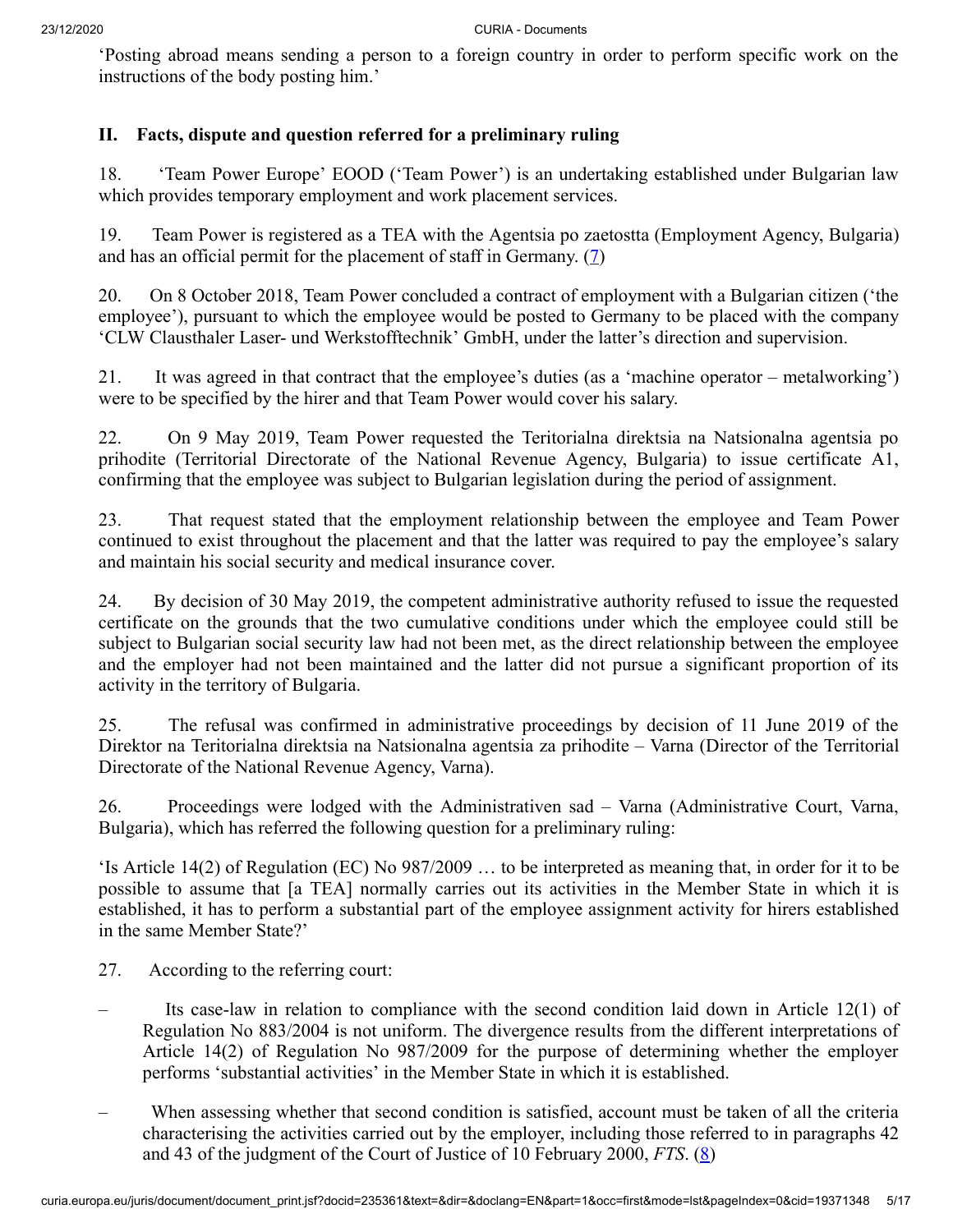– The fact that the posted worker performs, for the hirer, duties which differ from the main activity of the employer which recruited and posted him is irrelevant. Consequently, a TEA normally carries out its activities in the Member State in which it is established if it habitually carries out significant activities in the territory of that State.

<span id="page-5-0"></span>28. However, the referring court takes the view that it is not possible to infer from the case-law of the Court of Justice whether, in order to satisfy the abovementioned condition: a) it is sufficient if the employer concludes in the sending State  $(9)$  $(9)$  (in this case, Bulgaria) contracts of employment with the workers it posts to another Member State (the State of employment; in this case, Germany); or b) whether it is also necessary for the employer to carry out employee placement activities to be performed for clients operating in the territory of the first State (Bulgaria).

# **III. Procedure before the Court of Justice and the parties' positions**

29. The request for a preliminary ruling was received at the Registry of the Court on 22 October 2019.

30. Written observations were lodged by Team Power, the Belgian, Bulgarian, Estonian, Finnish and French governments, and the Commission. With the exception of the Estonian Government, all those parties attended the hearing held on 13 October 2020, in which the Polish Government also participated.

# **IV. Summary of the parties' arguments**

31. Team Power and the Commission both submit that a TEA that does not perform a significant proportion of its worker placement activity for user undertakings which operate in the sending State, where the TEA is also established, can rely on the exception at issue.

<span id="page-5-1"></span>32. Team Power argues that the number of contracts performed in the sending State is not one of the criteria set out in the judgment in *FTS*. The reference to that factor in Decision A2 of the Administrative Commission of 12 June 2009  $(10)$  $(10)$  is not binding.

33. Team Power further argues that the turnover criterion should not be assessed either, since it does not reflect the specific characteristics of TEAs. As a result of those characteristics, quantitative criteria should not be taken into consideration.

34. The Commission submits that, in view of its essential characteristics, it will suffice if a TEA has employees who work in the sending State and it recruits in that State workers who are temporarily made available to hirers. If that condition is met, there is nothing to preclude a TEA from engaging workers in order to send them only to hirers established in other Member States.

<span id="page-5-2"></span>35. However, the Commission points out that the referring court must examine other factors in order to exclude an abuse of rights or fraudulent reliance on EU provisions.  $(11)$  $(11)$  $(11)$ 

36. The Belgian, Bulgarian, Estonian, Finnish, French and Polish governments submit that TEAs must carry on a significant proportion of their activity placing workers with undertakings established in the sending State. That follows from the criteria laid down in the judgment in *FTS*, which were subsequently codified by the EU legislature and supplemented by decisions of the Administrative Commission and the Practical guide on the applicable legislation,  $(12)$  $(12)$  duly adapted to the specific characteristics of TEAs.

<span id="page-5-4"></span><span id="page-5-3"></span>37. The position of the governments which have participated in the proceedings is based on a number of arguments:

It follows from Decision No 162 of the Administrative Commission of 31 May 1996 ([13\)](#page-13-1) that a TEA normally pursues its activity in the territory of a Member State when it usually makes workers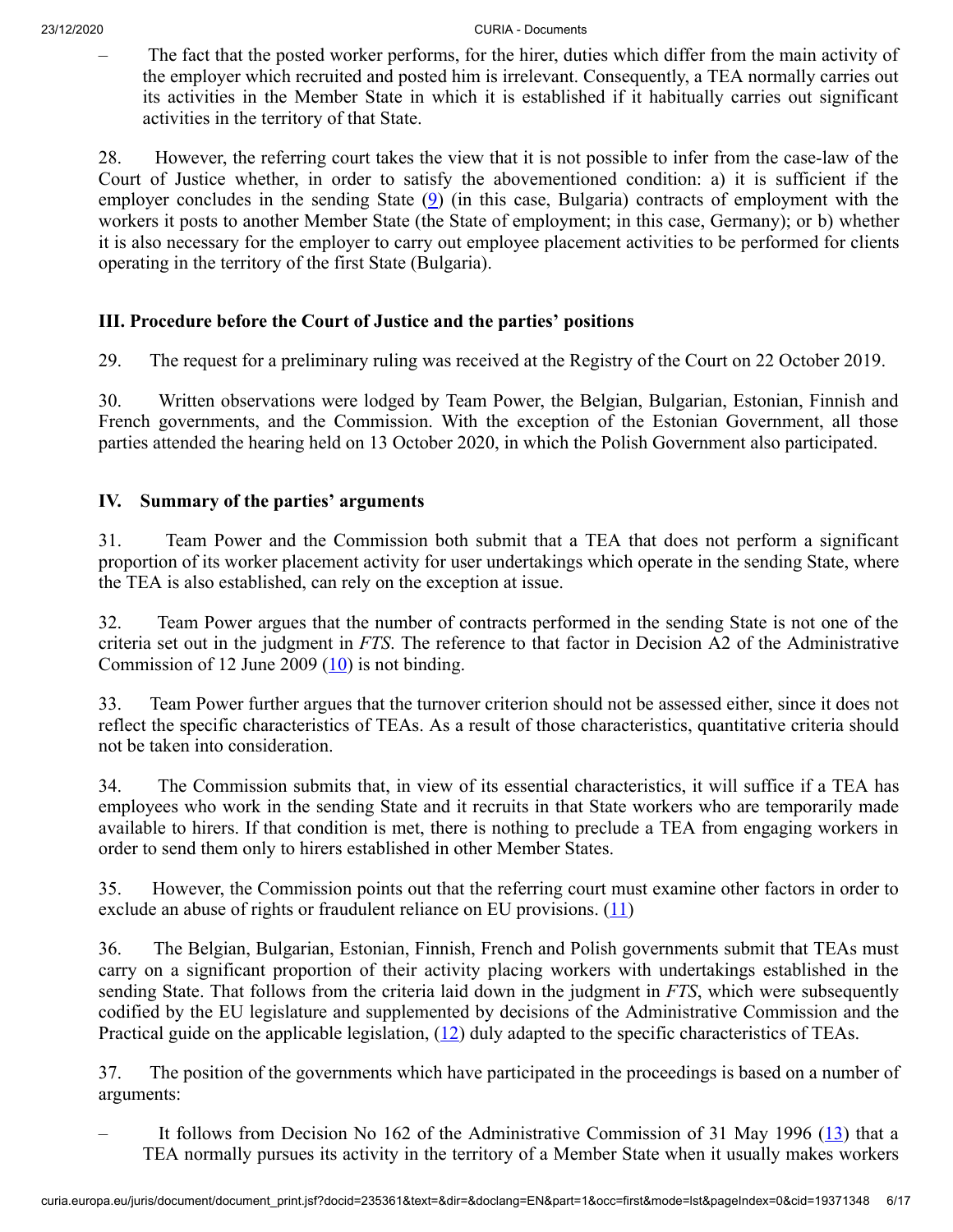available to hirer undertakings in the territory of that State so that they can be employed there. The Practical guide takes the same line.

- The judgment in *FTS*, Decision A2 of 2009 and the Practical guide mention turnover during a typical period in each Member State as a criterion for assessment. Since turnover is not realised in the State of the hirer undertaking, it is necessary to determine whether the TEA supplies staff to undertakings in the sending State or only to undertakings in other Member States.
- In accordance with Decision A2 of 2009 and the Practical guide, another relevant criterion is the number of contracts performed in the sending Member State, compared with those performed in other Member States.
- The rules on this subject must be interpreted strictly because they are an exception to the general rule that workers are subject to the law of the Member State in which they work.
- The aim of that exception is to ensure that an employer who sends staff to carry out work in another Member State for a limited period of time does not have to pay social security contributions in that Member State. In the case of a TEA, given that the employees work for a different undertaking, they cannot be regarded as 'posted workers' within the meaning of the exception at issue.
- <span id="page-6-1"></span><span id="page-6-0"></span>– Although the judgment in *FTS* did not specify the nature of the usual activities characterising a TEA, it follows from the Opinion delivered by the Advocate General in that case  $(14)$  $(14)$  that a TEA must carry on genuine business activity in the sending State. That was confirmed by the Court in the judgment of 9 November 2000, *Plum*. ([15\)](#page-13-3)

# **V. Analysis**

# *A. Preliminary considerations*

38. The referring court's question is very precise: in order to determine whether a worker who has been employed by a Bulgarian TEA so that he can be placed with a German undertaking is subject to Bulgarian social security legislation, must that TEA carry on a significant proportion of its worker placement business for hirer undertakings established in Bulgaria?

39. Regulation No 883/2004 contains 'a complete and uniform system of conflict of laws rules, the aim of which is to ensure that workers moving within the European Union are subject to the social security scheme of only one Member State, in order to prevent the national legislation of more than one Member State from being applicable and to avoid the attendant complications of such a situation'.  $(16)$  $(16)$ 

<span id="page-6-2"></span>40. In that connection, Article 11(1) of Regulation No 883/2004 provides that persons falling within the scope of the regulation are to be subject to the legislation of a single Member State. In accordance with Article 11(3)(a), that State will be the State where a person pursues an activity as an employed or selfemployed person. The principle of *lex loci laboris* is thus enshrined.

41. However, that conflict rule allows for an exception which is laid down in Article 12(1) of Regulation No 883/2004: 'A person who pursues an activity as an employed person in a Member State on behalf of an employer which normally carries out its activities there and who is posted by that employer to another Member State to perform work on that employer's behalf shall continue to be subject to the legislation of the first Member State  $\ldots$  [\(17](#page-13-5))

<span id="page-6-5"></span><span id="page-6-4"></span><span id="page-6-3"></span>42. In accordance with the Court's case-law, the application of that exception is subject to two conditions: a) the maintenance of a direct link  $(18)$  $(18)$  between the employer and the worker during the period of posting; and b) the employer 'habitually carries out significant activities in the territory' of the sending State.  $(19)$  $(19)$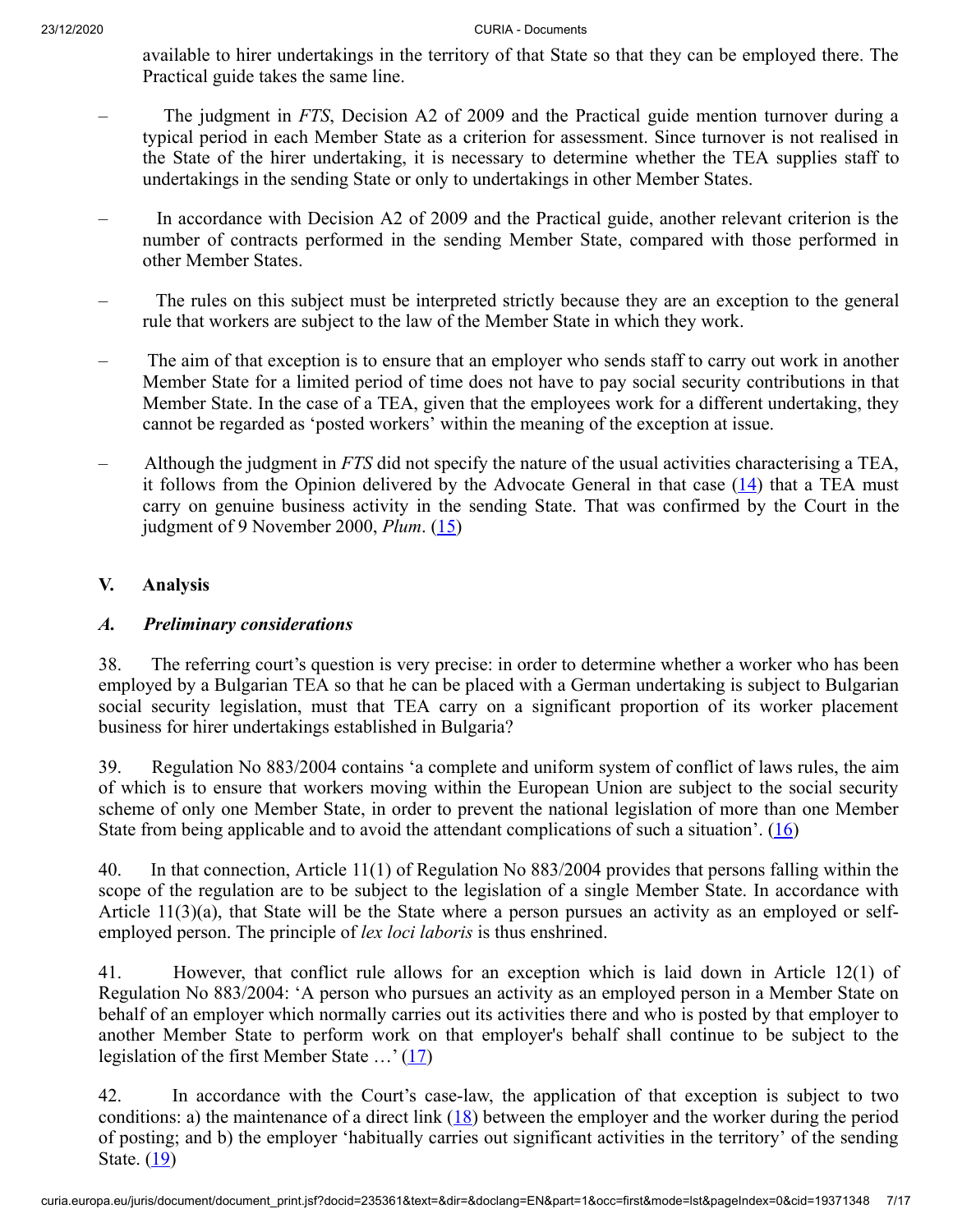<span id="page-7-0"></span>43. The referring court is in no doubt that the first condition has been met (the continued existence of a direct link between the TEA and the worker) ([20\)](#page-13-8) and it focuses on the interpretative difficulties relating to the second condition.

44. In particular, those interpretative difficulties concern the concept of 'the normal carrying out of activities' in relation to employers with a profile as specific as that of a TEA, to which the rules laid down in Directive 96/71 apply in so far as they act as 'undertakings established in a Member State which, in the framework of the transnational provision of services, post workers' (Article 1(1) and (3) of Directive 96/71).

# *B. Concept of 'the normal carrying out of activities'*

# *1. Substantial activities and purely internal management activities*

<span id="page-7-1"></span>45. The Court has been defining the concept of 'the normal carrying out of activities' for a number of decades in a line of case-law which started with the judgment of 17 December 1970, *Manpower*, [\(21](#page-13-9)) and which was incorporated into a series of provisions of EU law up to and including Directive 2014/67.

46. Regulation No 987/2009, the interpretation of which the referring court has requested, qualifies in Article 14(2) that 'the words "which normally carries out its activities there" shall refer to an employer that ordinarily performs substantial activities, other than purely internal management activities, in the territory of the Member State in which it is established'.

<span id="page-7-3"></span><span id="page-7-2"></span>47. By including that qualification in a legislative text, the EU legislature has adopted two clarifications made by the Court: the activities concerned must be 'significant activities'  $(22)$  $(22)$  and not 'purely internal management activities'.  $(23)$  $(23)$ 

<span id="page-7-4"></span>48. In referring in Article 14(2) of Regulation No 987/2009 to the habitual performance of '*substantial* activities, other than purely internal management activities',  $(24)$  $(24)$  the legislature intended, therefore, to emphasise the *qualitative* slant of the term '*significant* activities', used in the judgment in *FTS* and the judgment in *Plum*.

49. Accordingly, the decisive point is not the number of activities carried out but their significance for the purposes of defining those which constitute the inherent and characteristic object of the employer undertaking. Where that undertaking is a TEA, account must be taken of its specific features, as the Court did in the judgment in *FTS*.

<span id="page-7-7"></span><span id="page-7-6"></span><span id="page-7-5"></span>50. In accordance with that judgment, 'all the criteria characterising the activities carried on by [a TEA]' must be examined. [\(25](#page-14-0)) Those criteria include, inter alia and not exhaustively, [\(26](#page-14-1)) the criteria which were largely set out later in Article  $(4)(2)$  of Directive 2014/67.  $(27)$  $(27)$ 

<span id="page-7-8"></span>51. Those criteria do not include a requirement that the majority of a TEA's activity must involve the provision of staff to hirers established in the Member State where it has its registered office. That requirement does, however, feature in decisions of the Administrative Commission, such as Decision No 128 of 17 October 1985, [\(28](#page-14-3)) concerning the application of Articles 14(1)(a) and 14b(1) of Council Regulation (EEC) No 1408/71.

<span id="page-7-9"></span>52. The Court has declared that it is not bound by those decisions, although they may be of assistance to institutions responsible for applying EU social security law. [\(29](#page-14-4)) Moreover, the judgment in *FTS* did not echo that requirement in particular, even though it was already referred to in Decision No 128 of 1985 and in Decision No  $162/1996. (30)$  $162/1996. (30)$  $162/1996. (30)$ 

<span id="page-7-10"></span>53. The Court has to clarify now whether that specific condition is a mandatory requirement for the purpose of applying the exception laid down in Article 12(1) of Regulation No 883/2004 in circumstances such as those of this dispute.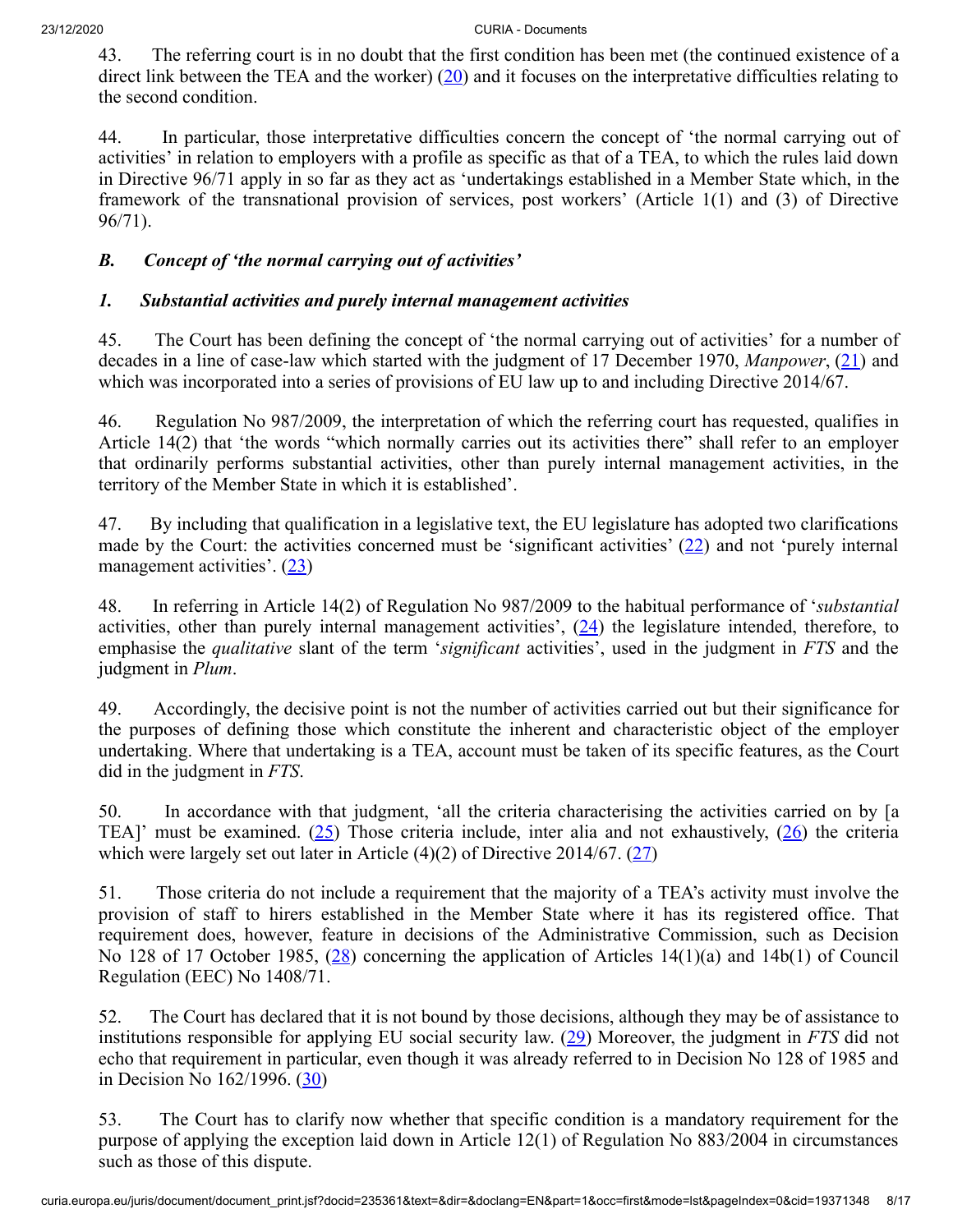54. It should be recalled that, as the French Government has argued, the Court has not defined what the *substantial activities* of a TEA comprise. The judgment in *FTS* did not address the question of what activities of that kind involve and therefore it does not enable the boundary between substantial activities and purely internal management activities to be defined.

55. The criteria listed in the judgment in *FTS* presuppose, in fact, that there is a substantial content but they do not state that explicitly. Their usefulness is, therefore, relative, unless the nature of the activities *characterised* by those criteria are specified. [\(31](#page-14-6))

<span id="page-8-0"></span>56. Thus, for example, the relevance of the place of work of the administrative staff of a TEA will depend on how important the management of human resources is in the operation of that type of undertaking, which engages workers in order to make them available to other undertakings. The importance of that factor will not be the same in the case of a construction company or a cleaning undertaking as it is in the case of a TEA.

57. Therefore, it is necessary to determine what the typical (substantial) activity or, to use the French Government's expression, 'cœur de métier' of a TEA is.

# *2. Substantial activity and purely management activity of a TEA*

58. All the parties agree that the typical activity of a TEA is to supply staff to a user or hirer undertaking.

59. Logically, that task requires a number of *preparatory activities* involving the selection and recruitment of staff, which the governments which have entered an appearance categorise as purely internal management activities. On the other hand, Team Power and the Commission contend that those preparatory activities form part of the substantial activities of a TEA and that, therefore, they define the typical activity of such undertakings.

- 60. In line with their respective propositions:
- <span id="page-8-1"></span>The governments which have entered an appearance  $(32)$  $(32)$  argue that Team Power will usually carry on its activity in Bulgaria (the Member State where it is established) only if it places staff with undertakings established in that country;
- The Commission and Team Power submit that the pursuit on Bulgarian territory of the preparatory activities referred to above is sufficient to regard the TEA as usually carrying out its activity in that Member State.

<span id="page-8-3"></span><span id="page-8-2"></span>61. The Court's case-law on this subject was broadly outlined in the context of disputes in which workers had been placed by a TEA  $(33)$  $(33)$  or posted by a construction undertaking.  $(34)$  $(34)$  To my mind, the contrast between the *typical activities* of both types of employer may be instructive for the purpose of defining the *substantial activities* of each one.

62. The typical activity of construction undertakings is the performance of physical building work. In order to perform that work, a number of preliminary tasks must be carried out (for example, the purchase of materials and the selection and hiring of workers) which, in themselves, require an organisational and administrative structure.

63. In particular, the selection and hiring of workers is, for construction undertakings, an *instrumental* purely internal management activity vis-à-vis its essential object. It is instrumental in the sense that construction undertakings need workers in order to carry out construction work but it is not the activity which defines them as construction undertakings.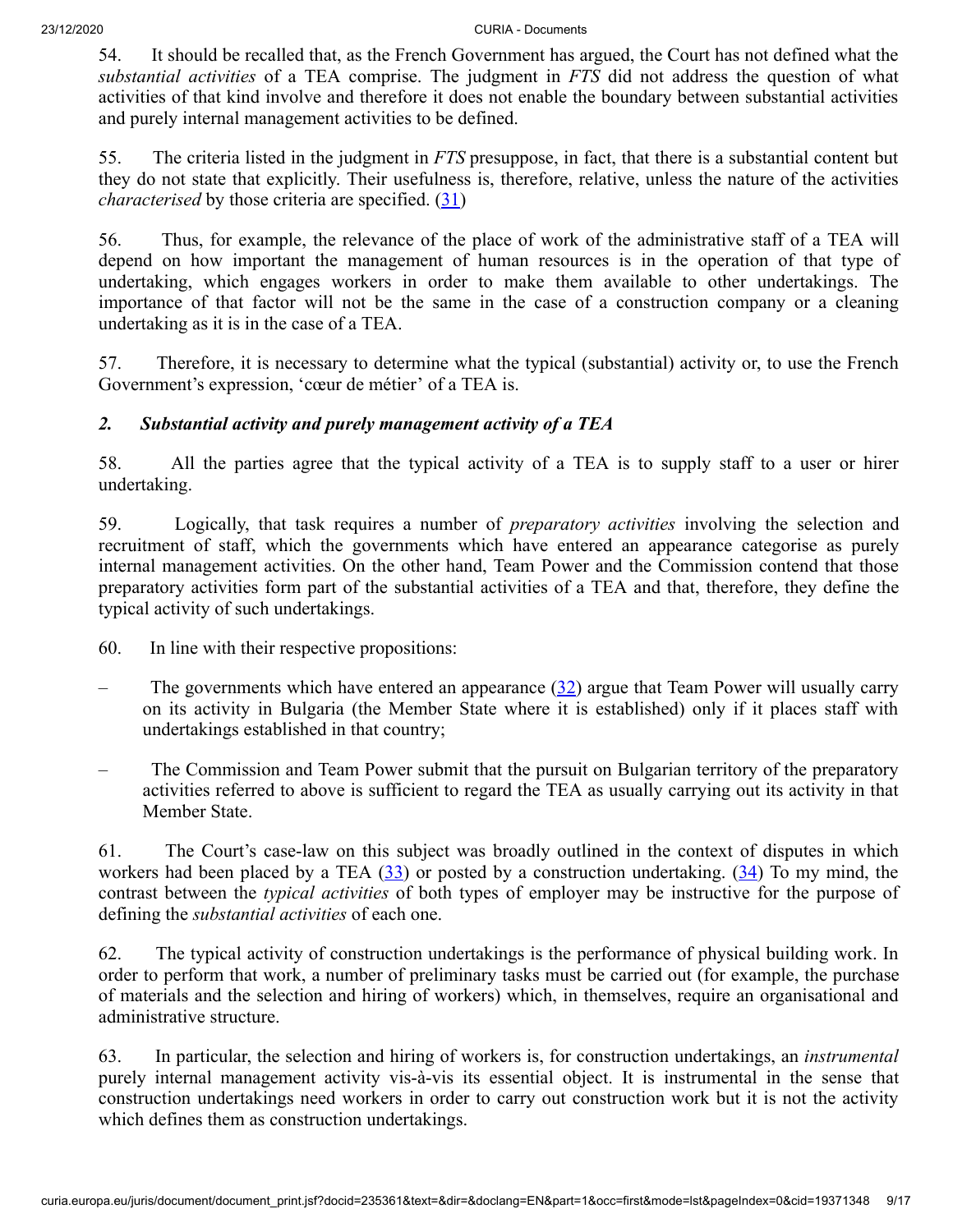64. The place where a construction undertaking carries out its substantial activity is, logically, the place where it constructs buildings. That is why the Court has held that such an undertaking cannot rely on the exception laid down in Article 12(1) of Regulation No 883/2004 when it sends workers to the territory of a different Member State (other than their Member State of establishment) 'in which it performs all its activities, with the exception of purely internal management activities'.  $(35)$  $(35)$  $(35)$ 

<span id="page-9-1"></span><span id="page-9-0"></span>65. The selection, recruitment and hiring of labour – which, I repeat, are instrumental as regards the defining activity of a construction undertaking – are the typical, inherent tasks of TEAs.  $(36)$  $(36)$  Whereas a construction undertaking carries out construction work, a TEA provides other undertakings with staff which it has previously selected and hired.

66. The selection and recruitment of workers are, therefore, part and parcel of the activity of placing (making available) workers. It is a continuum in which the time of placement, in the strict sense, and the procedure which enables the selection of the person whose work is made available are equally important. In the case of a TEA, the selection and recruitment of workers is as important as the activity of finding hirers to which to supply those workers.

67. Therefore, I agree with the Commission that, as far as TEAs are concerned, the condition laid down by Article 12(1) of Regulation No 883/2004 is satisfied where a TEA has a certain number of employees whose role is to select workers who will be supplied temporarily to hirers established in any Member State and not only, or not primarily, the State in which the TEA concerned is established.

68. Accordingly, it is necessary to differentiate between: (a) employees of a TEA who deal with the selection, recruitment and supply of staff to hirer undertakings; and (b) workers who are selected and recruited and who, while retaining a direct link with the TEA, are placed with hirer undertakings. The former carry out the typical activity of the TEA, while the latter are the object of the service supplied by the TEA.

<span id="page-9-2"></span>69. Having accepted the existence of TEAs as legitimate providers of a service (the supply of workers on a short-term basis to other economic operators), [\(37](#page-15-0)) that service can display a transnational dimension and be covered by the freedom guaranteed by Article 56 TFEU. To that extent, unjustified restrictions should not be placed on it.

70. Without prejudice to the considerations I shall set out below regarding the fight against abuse and fraud in this sector, it must be recalled that 'the purpose of [Article 12(1) of Regulation No 883/2004] is, in particular, to promote freedom to provide services for the benefit of undertakings which avail themselves of it by sending workers to Member States other than that in which they are established. It is aimed at overcoming obstacles likely to impede freedom of movement for workers and also at encouraging economic interpenetration whilst avoiding administrative complications, in particular for workers and undertakings'. The activity of a TEA also fits into that context.  $(38)$  $(38)$  $(38)$ 

<span id="page-9-3"></span>71. In order to verify whether the activities of employees of a TEA who select, recruit and provide workers are carried out in the sending State, the national authorities can rely on some of the criteria laid down in the judgment in *FTS*, namely: (a) the registered office of the TEA; (b) the location of its administration; (c) the number of staff working in the TEA's Member State of establishment and in other Member States; and (d) the place where the TEA recruits the workers whose labour it offers.

72. Those are not all the criteria referred to in the judgment in *FTS*: the criteria relating to the place where contracts between a TEA and hirers are concluded, the law applicable to those contracts, and the turnover realised in the sending State and other Member States are not included.

73. I believe that those three criteria do not confirm that there is a genuine link between a TEA and the sending State: that link depends, rather, on whether the employees who carry out the typical activity of the TEA select, recruit and provide workers in that Member State.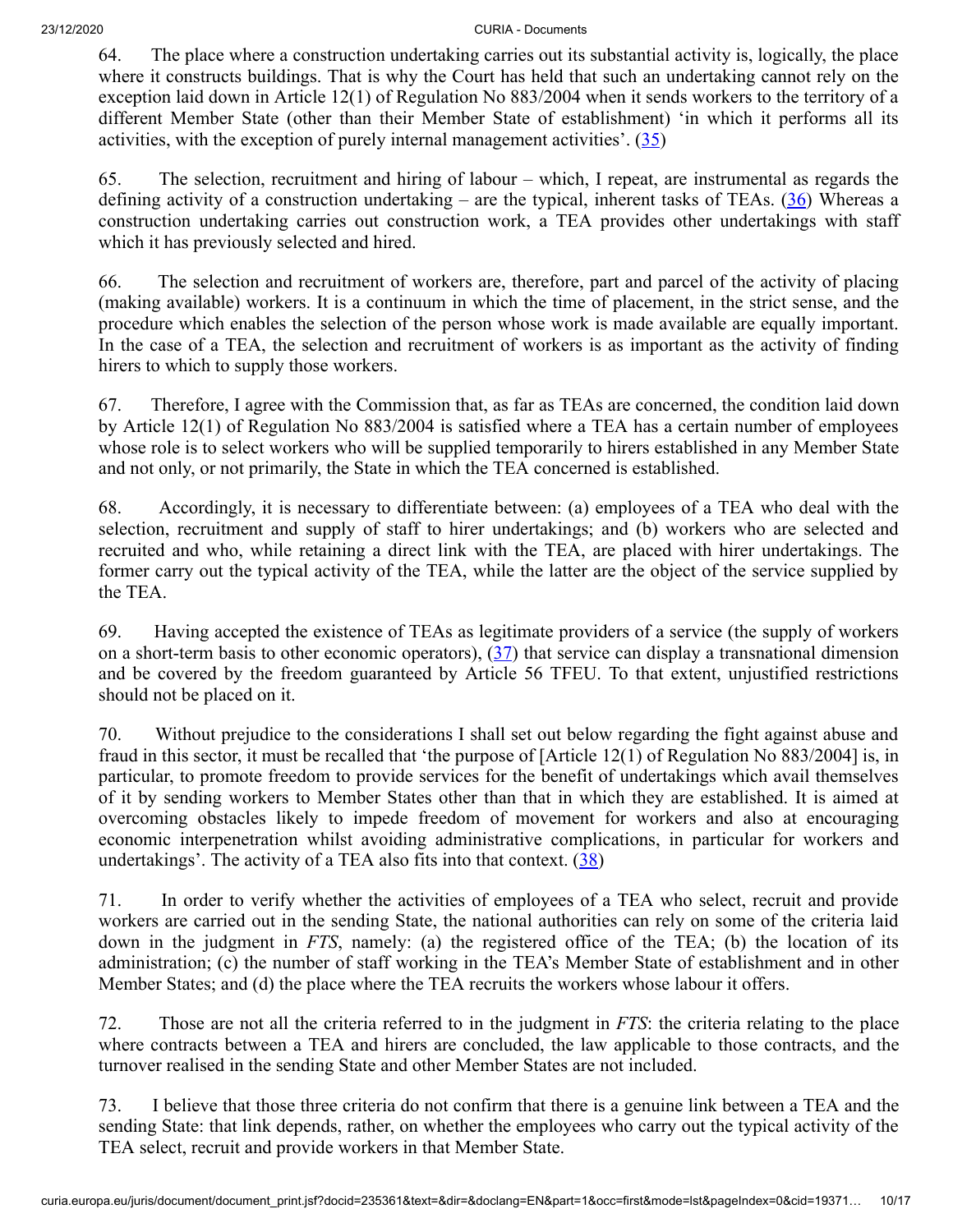74. In particular, the turnover criterion could be used to confirm the place where workers are made available but not to identify the place where the selection and recruitment of posted workers is carried out, which, I stress, is the *hard core* of the typical activity of a TEA.

75. In order to determine whether there is a genuine link between the TEA and the sending State in which it is established, the really important criteria are those laid down in the judgment in *FTS*, to which I referred in point 71. The rest are not unimportant: they may be important but not for the purpose of establishing that link but rather for the purpose of preventing abuse or circumvention of the law.

76. In summary, if the *substantial* activity of the TEA (that is to say, the selection of workers for placement with hirer undertakings) is carried out in the sending State, where the TEA has staff and an organisational structure which satisfy the criteria laid down in the judgment in *FTS*, the greater or lesser proportion of workers which the TEA posts to another Member State in relation to those which, as the case may be, it assigns to undertakings established in Bulgaria will be irrelevant.

# *C. Abuse and fraud*

77. In the words of the Court, 'the principle of prohibition of fraud and abuse of rights … is a general principle of EU law which individuals must comply with', since 'the application of EU legislation cannot be extended to cover transactions carried out for the purpose of fraudulently or wrongfully obtaining advantages provided for by EU law'.  $(39)$  $(39)$ 

<span id="page-10-0"></span>78. The provision of a service the object of which is to supply workers to other undertakings is 'a particularly sensitive matter from the occupational and social point of view', since, 'owing to the special nature of the employment relationships inherent in that kind of activity, pursuit of such a business directly affects both relations on the labour market and the lawful interests of the workforce concerned.' [\(40](#page-15-3))

<span id="page-10-1"></span>79. Therefore, it is necessary to prevent TEAs from fraudulently exercising the option made available to them in Article 12(1) of Regulation No 883/2004. That option must not undermine the right of posted workers to benefit under the social security scheme in force in the Member State of employment, which is the general rule.  $(41)$  $(41)$ 

<span id="page-10-4"></span><span id="page-10-3"></span><span id="page-10-2"></span>80. That would occur where the creation of a TEA '[made] it easier for employers to be able to resort to purely artificial arrangements in order to exploit the EU legislation with the sole aim of obtaining an advantage from the differences that exist between the national rules [on social security]'. [\(42](#page-15-5)) In those circumstances, a TEA could be described as a mere 'letter box' or 'brass plate' company, [\(43](#page-15-6)) created to conceal a transfer of workers within the same economic operator which uses the TEA and, in so doing, avoids the payment of wages and more onerous social security costs in the State of employment.

81. The aim of preventing abuses in the conclusion of temporary employment contracts 'cannot justify an almost general exclusion of that form of work, such as a prohibition on temporary work across an entire economic sector … in the absence of any other objective justification. … a measure that is intended to prevent abuses in the exercise of a right cannot be regarded as the equivalent of a renegotiation of the right in question.'  $\left(\frac{44}{1}\right)$ 

<span id="page-10-6"></span><span id="page-10-5"></span>82. It is necessary, therefore, to strike a balance between the legitimate use by a TEA of its freedom to provide services to user undertakings established in other Member States (by temporarily providing them with workers) and the fight against fraud and abuse of rights.  $(45)$  $(45)$ 

83. It should also be recalled that, according to the Court, 'the fact that either the registered office or real head office of a company was established in accordance with the legislation of a Member State for the purpose of enjoying the benefit of more favourable legislation does not, in itself, constitute abuse'.  $(46)$  $(46)$ 

<span id="page-10-7"></span>84. As a general rule, therefore, a TEA may be established in another Member State which has legislation that is considered more favourable so that the TEA can post its workers temporarily from there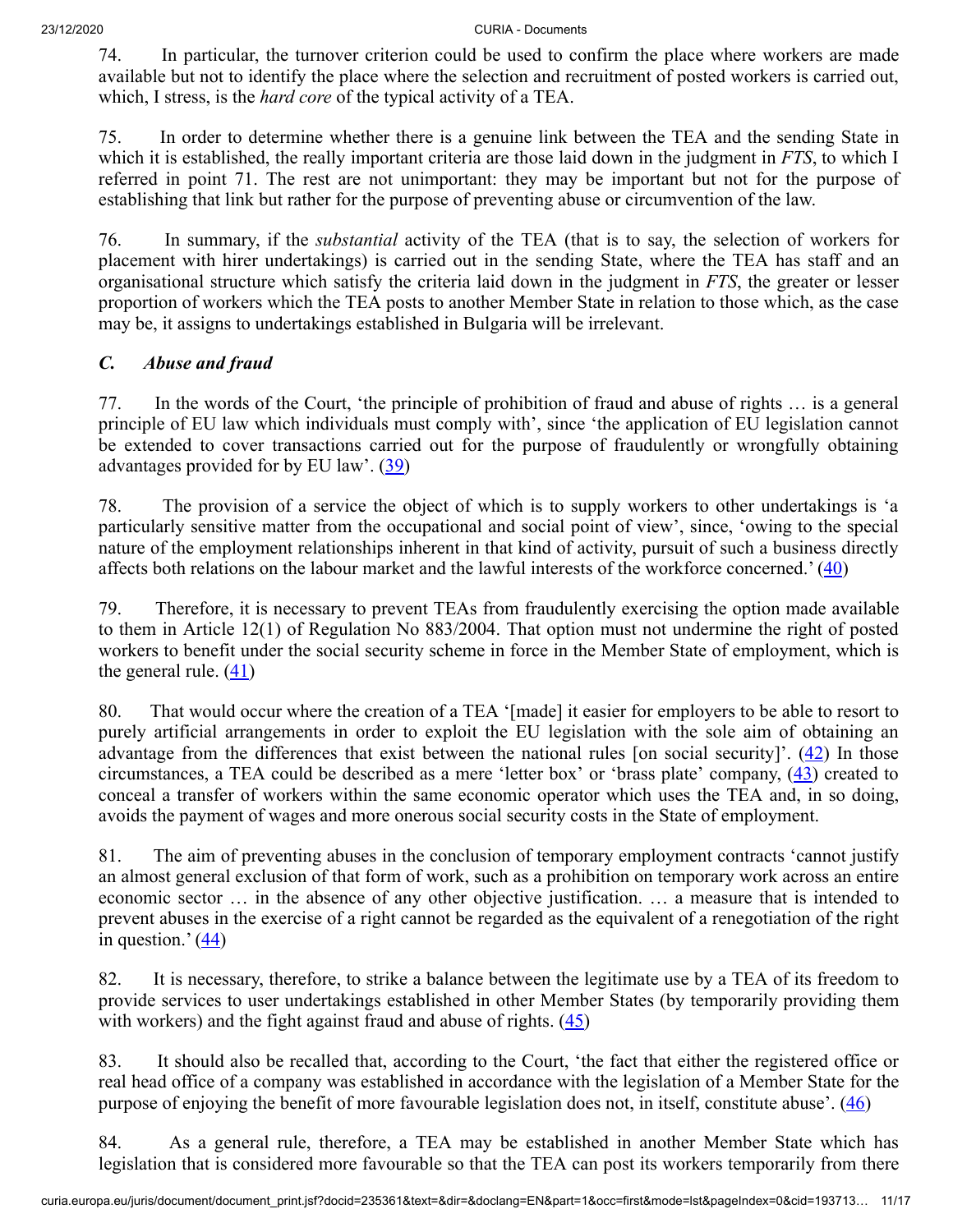to undertakings established in other States in the context of a supply of services.

85. For those purposes, the competent authorities have to establish, first, that the administrative structure of the TEA is sufficient and that it selects and recruits workers using its own staff in the territory of the Member State where it carries on its business. The competent authorities must also confirm that the TEA satisfies all the conditions laid down by the legislation of that State.

<span id="page-11-1"></span>86. Second, the competent authorities must satisfy themselves that there is a genuine and existing direct link between the TEA and the worker it provides to the hirer.  $(47)$  $(47)$  That worker must, 'just before being posted, … have been already subject to the [social security] legislation of the Member State in which his employer is established.'  $(48)$  $(48)$ 

<span id="page-11-2"></span>87. Third, the competent authorities can take as an indication of possible fraudulent intent the fact that a TEA supplies workers only to one or a few undertakings in particular, which are situated in a single State of employment, other than the TEA's State of establishment, and with which the TEA has significant links (in terms of shareholders or similar).

<span id="page-11-3"></span>88. Admittedly, the demand for temporary agency workers is not uniform throughout the EU. ([49\)](#page-16-0) Accordingly, not all TEAs can be expected to offer their services in all the Member States. Geographical proximity can therefore be a significant factor for defining the limits of the market in which a TEA decides to pursue its business.

<span id="page-11-4"></span>89. In this case, Team Power submits that the workforce it makes available to potential hirers consists of Bulgarian workers who are resident in Bulgaria and who are, 'above all', posted to undertakings established in Germany. [\(50](#page-16-1)) Team Power argues, however, that the reason it does not post workers to other Member States is, essentially, due to the practices of the Bulgarian authorities which gave rise to the main proceedings.  $(51)$  $(51)$ 

<span id="page-11-6"></span><span id="page-11-5"></span>90. It will be for the referring court, should it consider it necessary, to examine this point, in addition to all the factual circumstances which will enable the elimination of any suspicion that fraud or abuse are behind the intention to rely on the exception laid down in Article 12(1) of Regulation No 883/2004. ( $\overline{52}$ )

91. Having ruled out abuse and fraudulent intent, there is nothing to preclude a TEA established in Bulgaria from benefitting from the exception at issue in order to provide its services to hirers in other Member States, even if it does not provide a significant proportion of those services to undertakings established in Bulgaria.

## **VI. Conclusion**

92. In the light of the foregoing considerations, I propose that the Court of Justice give the following reply to the Administrativen sad – Varna (Administrative Court, Varna, Bulgaria):

'Article 14(2) of Regulation (EC) No 987/2009 of the European Parliament and of the Council of 16 September 2009 laying down the procedure for implementing Regulation (EC) No 883/2004 on the coordination of social security systems (OJ 2009 L 284, p. 1) is to be interpreted as meaning that, unless the existence of fraud or abuse is established, in order to consider that an undertaking engaged in providing temporary staff normally carries out its activities in the Member State in which it is established, it is not necessary that a substantial part of its employee placement activity is performed for hirer undertakings established in the same Member State.'

<span id="page-11-0"></span>[1](#page-0-0) Original language: Spanish.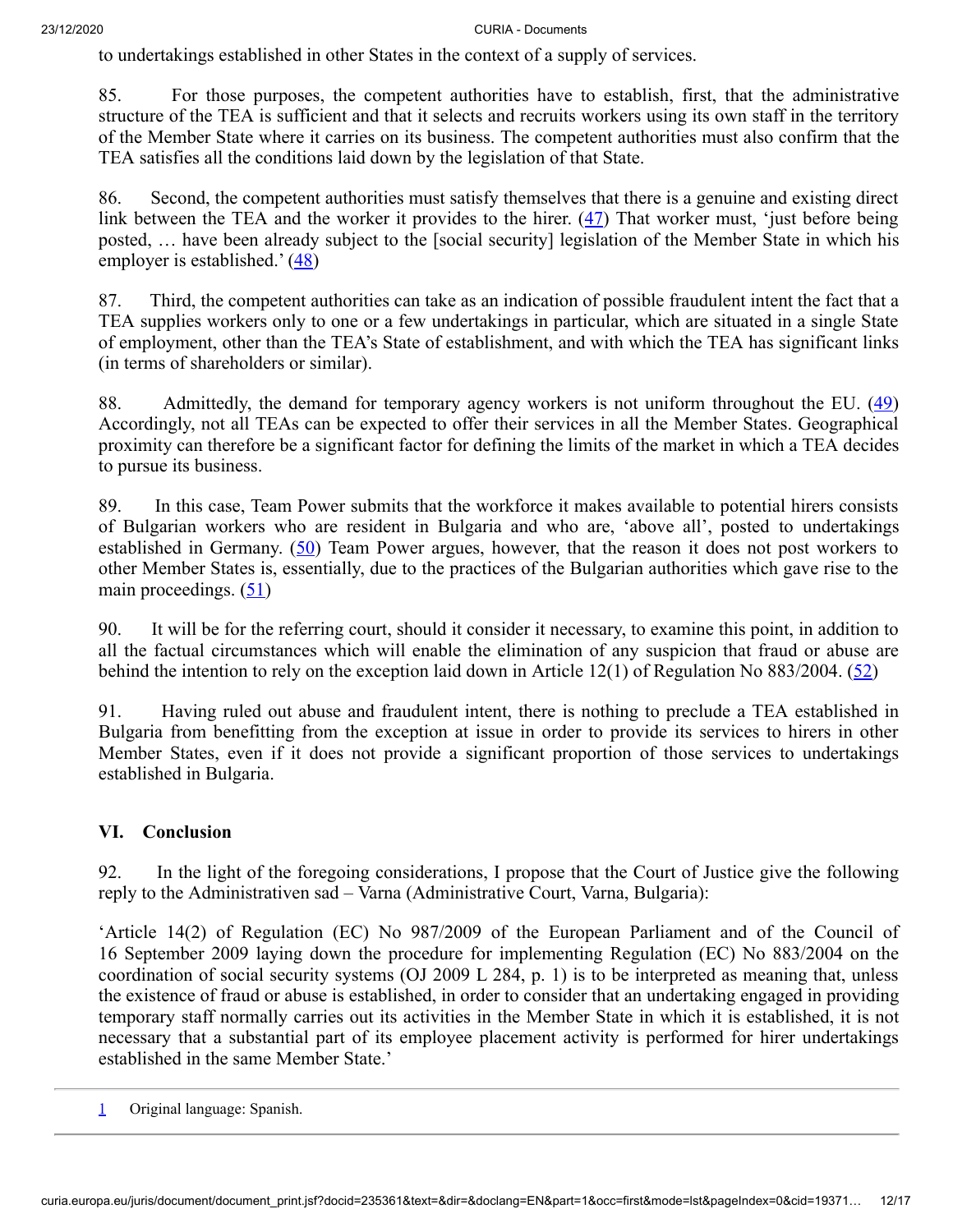<span id="page-12-0"></span>[2](#page-0-1) Regulation of the European Parliament and of the Council of 16 September 2009 laying down the procedure for implementing Regulation (EC) No 883/2004 on the coordination of social security systems (OJ 2009 L 284, p. 1), as amended by Regulation (EU) No 465/2012 of the European Parliament and of the Council of 22 May 2012 (OJ 2012 L 149, p. 4).

<span id="page-12-1"></span>[3](#page-0-2) Regulation of the European Parliament and of the Council of 29 April 2004 on the coordination of social security systems (OJ 2004 L 166, p. 1; corrigendum in OJ 2004 L 200, p. 1), also amended by Regulation No 465/2012. Regulation No 883/2004 repealed, with effect from 1 May 2010, Regulation (EEC) No 1408/71 of the Council of 14 June 1971 on the application of social security schemes to employed persons and their families moving within the Community (OJ 1971 L 149, p. 2), last amended by Regulation (EC) No 631/2004 of the European Parliament and of the Council (OJ 2004 L 100, p. 1).

<span id="page-12-2"></span>[4](#page-2-0) Directive 96/71/EC of the European Parliament and of the Council of 16 December 1996 concerning the posting of workers in the framework of the provision of services (OJ 1997 L 18, p. 1). The version of Article 1 transcribed includes the amendments inserted by Directive (EU) 2018/957 of the European Parliament and of the Council of 28 June 2018 amending Directive 96/71/EC concerning the posting of workers in the framework of the provision of services (OJ 2018 L 173, p. 16).

<span id="page-12-3"></span>[5](#page-2-1) Directive of the European Parliament and of the Council of 19 November 2008 on temporary agency work (OJ 2008 L 327, p. 9).

<span id="page-12-4"></span> $6$  Directive of the European Parliament and of the Council of 15 May 2014 on the enforcement of Directive 96/71/EC concerning the posting of workers in the framework of the provision of services and amending Regulation (EU) No 1024/2012 on administrative cooperation through the Internal Market Information System ( 'the IMI Regulation') (OJ 2014 L 159, p. 11).

<span id="page-12-5"></span>[7](#page-4-0) The permit was issued by the Agentur für Arbeit Düsseldorf (Employment Office, Düsseldorf) of the Bundesagentur für Arbeit (Federal Employment Agency, Germany).

<span id="page-12-6"></span>[8](#page-4-1) Case C‑202/97, EU:C:2000:75; 'judgment in *FTS*'.

<span id="page-12-7"></span>[9](#page-5-0) Where appropriate, I shall use the terms 'sending State' and 'State of employment' to denote, respectively, the State in which the TEA is established and the State in which the user undertaking employs the worker posted there. That terminology is commonplace in decisions of the Administrative Commission for the Coordination of Social Security Systems, created under Article 71 of Regulation No 883/2004 ('the Administrative Commission').

<span id="page-12-8"></span>[10](#page-5-1) Decision No A2 of 12 June 2009 concerning the interpretation of Article 12 of Regulation (EC) No 883/2004 of the European Parliament and of the Council on the legislation applicable to posted workers and self-employed workers temporarily working outside the competent State (OJ 2010 C 106, p. 5; 'Decision A2 of 2009').

<span id="page-12-9"></span>[11](#page-5-2) It must check, for example, whether Team Power only posts workers to one or two German undertakings; who founded it and what links it has with those German undertakings; and how many persons it has at its disposal to carry on its activity in Bulgaria.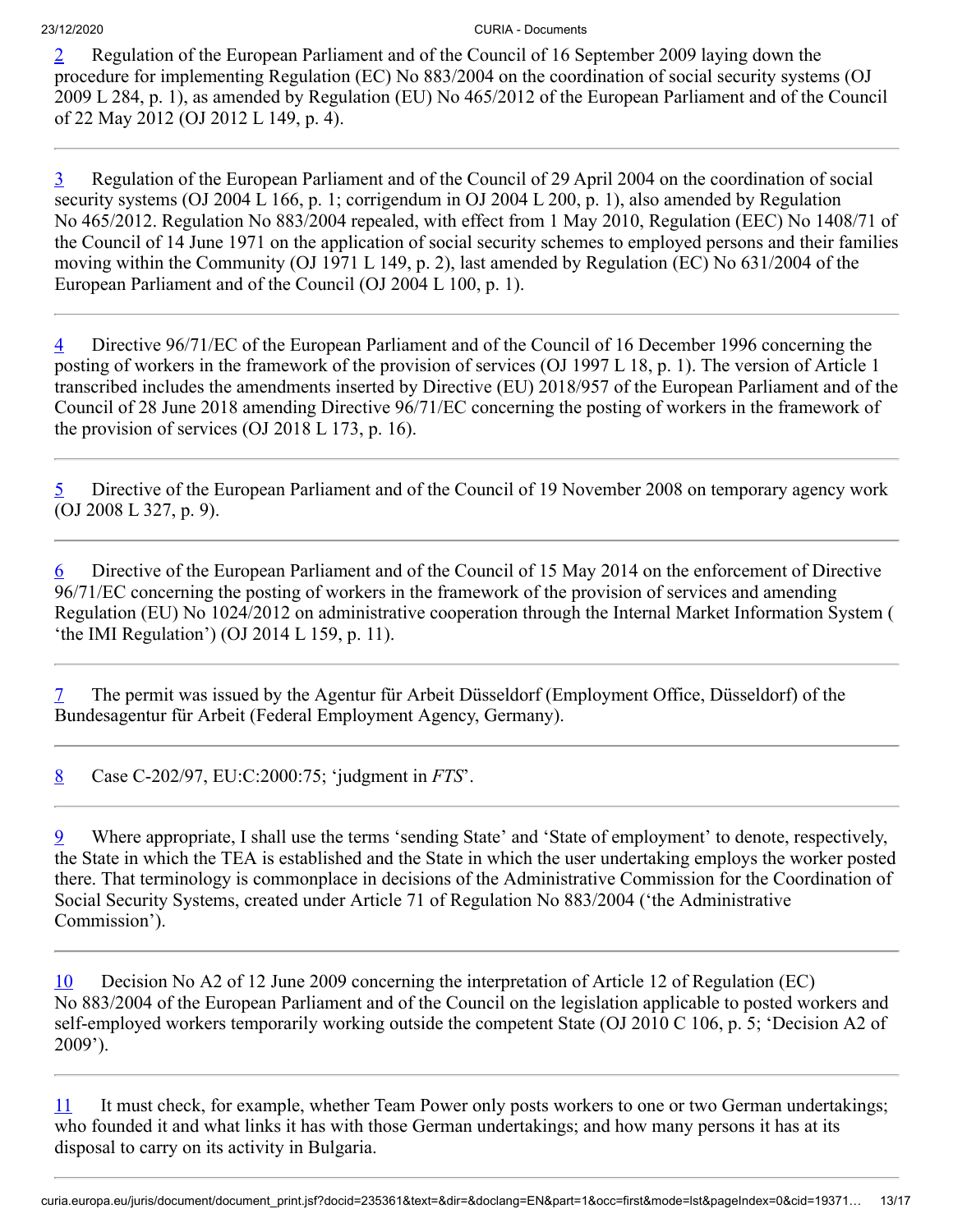<span id="page-13-0"></span>[12](#page-5-3) Practical guide on the applicable legislation in the European Union (EU), in the European Economic Area (EEA) and in Switzerland: (https://ec.europa.eu/social/main.jsp?catId= 471&langId=fr&) ('Practical guide').

<span id="page-13-1"></span>[13](#page-5-4) Decision concerning the interpretation of Articles 14(1) and 14b(1) of Council Regulation (EEC) No 1408/71 on the legislation applicable to posted workers (OJ 1996 L 241, p. 28; 'Decision No 162 of 1996').

<span id="page-13-2"></span>[14](#page-6-0) Opinion of Advocate General Jacobs (C-202/97, EU:C:1999:33).

<span id="page-13-3"></span>[15](#page-6-1) Case C‑404/98, EU:C:2000:607; 'judgment in *Plum*'.

<span id="page-13-4"></span>[16](#page-6-2) Judgment of 6 February 2018, *Altun and Others*, C‑359/16, EU:C:2018:63 ('judgment in *Altun*'), paragraph 29 and the case-law cited.

<span id="page-13-5"></span>[17](#page-6-3) Provided that the anticipated duration of such work does not exceed 24 months and that the posted person is not sent to replace another worker.

<span id="page-13-6"></span>[18](#page-6-4) A *direct link* does not necessarily mean a contract of employment, according to the judgment of 17 November 2016, *Betriebsrat der Ruhrlandklinik*, C‑216/15, EU:C:2016:883, paragraph 36: 'To restrict the concept of "worker" as referred to in Directive 2008/104 to persons falling within the scope of that concept under national law, in particular, to those who have a contract of employment with the temporary-work agency, is liable to jeopardise the attainment of those objectives and, therefore, to undermine the effectiveness of that directive by inordinately and unjustifiably restricting the scope of that directive.'

<span id="page-13-7"></span>[19](#page-6-5) For example, judgment in *Altun*, paragraph 34, and the case-law cited.

<span id="page-13-8"></span>[20](#page-7-0) However, the matter is not undisputed in the main proceedings, in which the administrative authority has questioned whether there is a direct link between Team Power and the worker.

<span id="page-13-9"></span>[21](#page-7-1) Case 35/70, EU:C:1970:120; 'judgment in *Manpower*'. When interpreting a distant predecessor of Article 12(1) of Regulation No 883/2004 (specifically, Article 13(1)(a) of Regulation No 3 of the Council of the EEC of 25 September 1958 as amended by Regulation No 24/64 of the Council of the EEC of 10 March 1964 (OJ 1964 47, p. 746)), the judgment in *Manpower* found that the reference in that provision 'to the establishment situated in the State where the undertaking is established and to which the worker is attached is meant essentially to limit the applicability of that provision to those workers engaged by *undertakings normally pursuing their activity* in the territory of the State in which they are established' (judgment in *Manpower*, paragraph 16; italics added).

<span id="page-13-10"></span>[22](#page-7-2) Judgment in *FTS*, paragraphs 40, 42 and 45 and the Judgment in *Plum*, paragraph 21.

<span id="page-13-11"></span>[23](#page-7-3) Judgment in *Plum*, paragraph 22.

<span id="page-13-12"></span>[24](#page-7-4) Italics added.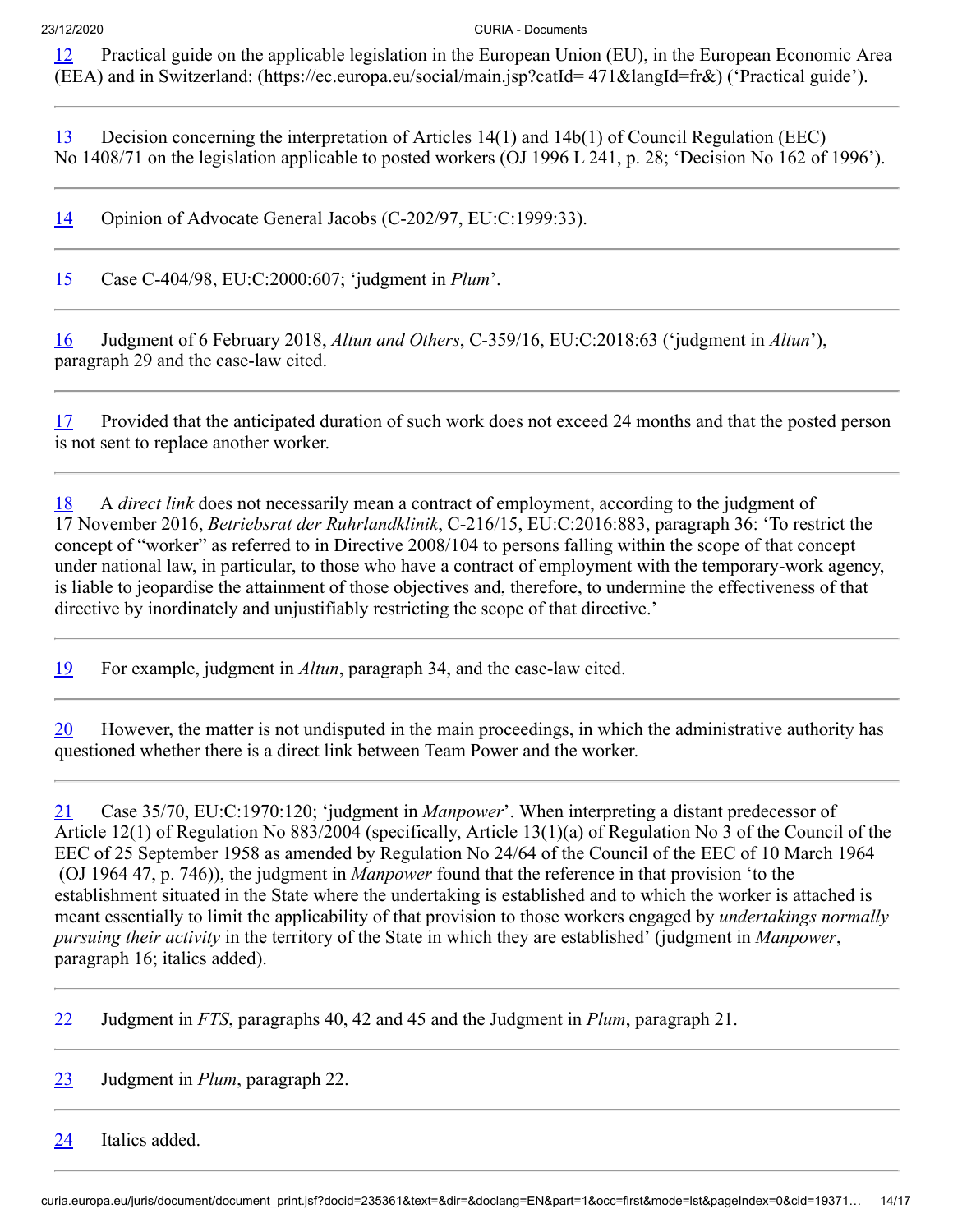<span id="page-14-0"></span>[25](#page-7-5) Judgment in *FTS*, paragraph 42.

<span id="page-14-1"></span>[26](#page-7-6) Judgment in *FTS*, paragraph 43.

<span id="page-14-2"></span>[27](#page-7-7) See point 11 of this Opinion above. Paragraph 43 of the judgment in *FTS* refers to 'the place where the undertaking has its seat and administration, the number of administrative staff working in the Member State in which it is established and in the other Member State, the place where posted workers are recruited and the place where the majority of contracts with clients are concluded, the law applicable to the employment contracts concluded by the undertaking with its workers, on the one hand, and with its clients, on the other hand, and the turnover during an appropriately typical period in each Member State concerned.'

<span id="page-14-3"></span>[28](#page-7-8) OJ 1986 C 141, p. 6; 'Decision No 128 of 1985'. The same course is followed by point  $2(b)(ii)$ , first indent, of Decision No 162 of 1996.

<span id="page-14-4"></span>[29](#page-7-9) For example, judgment of 11 July 2018, *Commission* v *Belgium*, C‑356/15, EU:C:2018:555, paragraph 110 and the case-law cited. The same applies to the Practical guide: judgment of 8 May 2019, *Inspecteur van de Belastingdienst*, C‑631/17, EU:C:2019:381, paragraph 41.

<span id="page-14-5"></span>[30](#page-7-10) It may be significant that, following the judgment in *FTS*, the requirement was not then included in Decision No 181 of 13 December 2000 concerning the interpretation of Articles 14(1), 14a(1) and 14b(1) and (2) of Council Regulation (EEC) No 1408/71 on the legislation applicable to posted workers and self-employed workers temporarily working outside the competent State (OJ 2001 L 329, p. 73).

<span id="page-14-6"></span>[31](#page-8-0) The judgment in *FTS* stresses that 'the choice of criteria must be adapted to each specific case' (paragraph 43).

<span id="page-14-7"></span>[32](#page-8-1) For example, the Finnish Government, which contends that the supply of staff and the maintenance of human resources management in the sending State are not sufficient to demonstrate significant activity in that State. When examining whether a TEA carries on significant activities in the sending State, there must be a requirement that it supplies staff to hirer undertakings established in that State.

<span id="page-14-8"></span>[33](#page-8-2) Inter alia, judgment in *FTS*; see also judgment of 10 February 2011, *Vicoplus and Others*, C‑307/09 to C‑309/09, EU:C:2011:64.

<span id="page-14-9"></span>[34](#page-8-3) Judgments in *Manpower*, *Plum* and *Altun*.

<span id="page-14-10"></span>[35](#page-9-0) Judgment in *Plum*, paragraph 22. No italics in the original.

<span id="page-14-11"></span>[36](#page-9-1) The Finnish Government maintains that, even if it is accepted that the provision of staff is an inherent activity of TEAs, that is an essential task of any undertaking, from which it follows that the only important criterion can be the place where the undertakings to which a TEA provides its services operate. That approach does not take into consideration the fact that, although all undertakings recruit staff in order to carry on their business, what characterises a TEA is, specifically, the fact that it does so for the purpose of placing such staff with other undertakings. What is, for the latter undertakings, ancillary to their typical activity is, for a TEA, its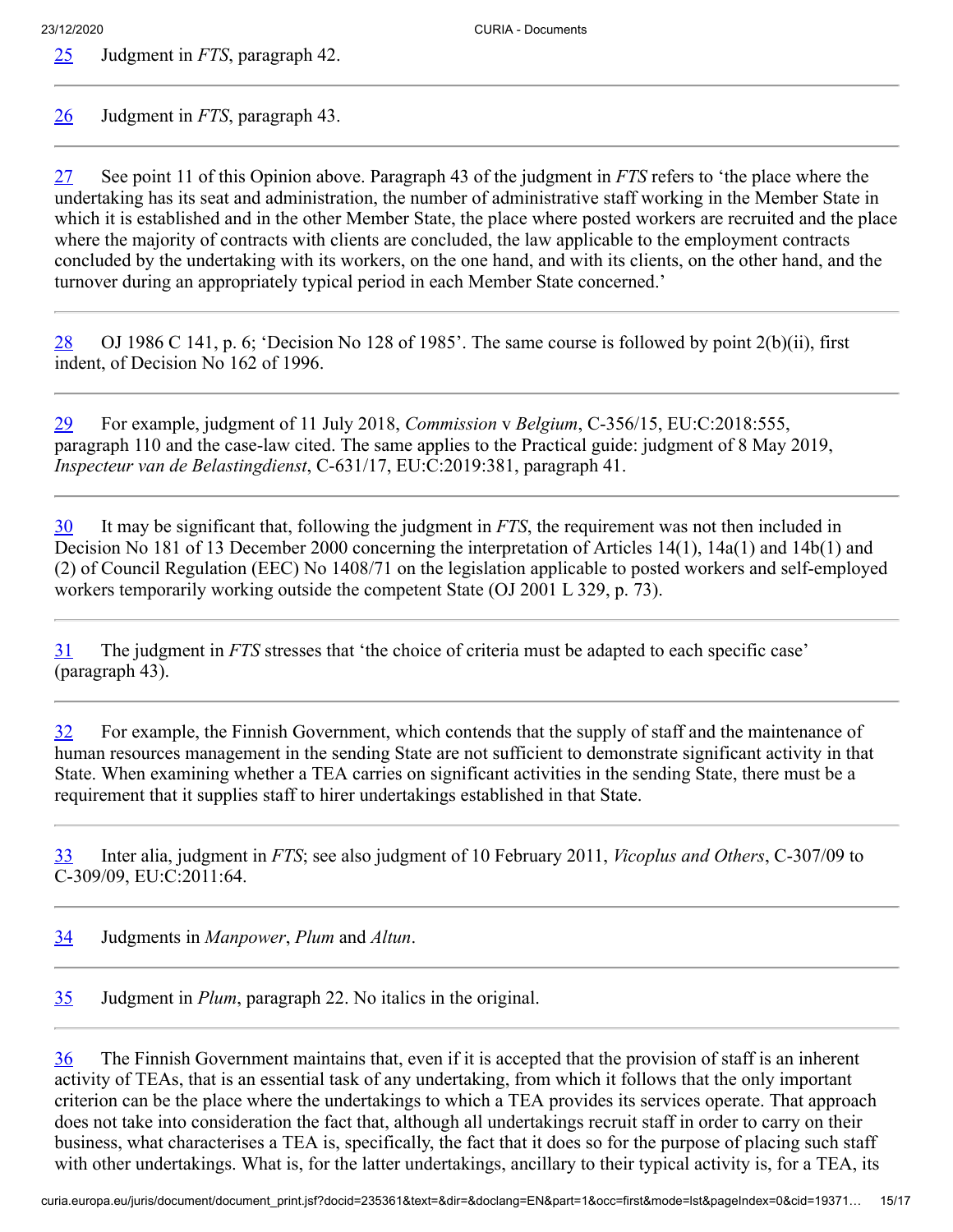main activity. That is why it is important as a criterion for determining the place where a TEA pursues that main activity.

<span id="page-15-0"></span>[37](#page-9-2) There has been resistance to the acceptance of TEAs in EU law by Member States whose legislation previously prohibited or even criminalised the activity of worker placement as the unlawful provision of workers.

<span id="page-15-1"></span>[38](#page-9-3) Judgment of 25 October 2018, *Walltopia*, C‑451/17, EU:C:2018:861, paragraph 38. To the same effect, see the judgment in *FTS*, paragraph 28 and the case-law cited.

<span id="page-15-2"></span>[39](#page-10-0) Judgment in *Altun*, paragraph 49 and the case-law cited.

<span id="page-15-3"></span>[40](#page-10-1) Judgment of 17 December 1981, *Webb*, 279/80, EU:C:1981:314, paragraph 18. That explains the intention of Directive 2008/104, referred to in recital 12 thereof, to establish 'a protective framework for temporary agency workers which is non-discriminatory, transparent and proportionate, while respecting the diversity of labour markets and industrial relations.'

<span id="page-15-4"></span>[41](#page-10-2) In order to benefit under that social security scheme, workers who are going to be posted must, logically, first have a contract of employment in their State of residence. TEAs can widen the opportunities for new workers or those seeking better conditions to access the labour market (albeit in another Member State and on a temporary basis), provided that TEAs comply with the rules governing their business. That is the purport of Article 2 of Directive 2008/104, pursuant to which TEAs must '[contribute] effectively to the creation of jobs and to the development of flexible forms of working.'

<span id="page-15-5"></span>[42](#page-10-3) Judgment of 16 July 2020, *AFMB*, C‑610/18, EU:C:2020:565, paragraph 69.

<span id="page-15-6"></span>[43](#page-10-4) The Court used those words in the judgment of 28 June 2007, *Planzer Luxembourg*, C‑73/06, EU:C:2007:397, paragraph 62, to refer to undertakings with a merely fictitious presence.

<span id="page-15-7"></span>[44](#page-10-5) Opinion of Advocate General Szpunar in *AKT*, C‑533/13, EU:C:2014:2392, point 122.

<span id="page-15-8"></span>[45](#page-10-6) Contrary to the Estonian Government's claim, the view I am putting forward does not amount to a 'broad interpretation' of the exception at issue, which creates a greater risk of fraud and abuse. There is no need to *broaden* for TEAs an interpretation of Article 14(2) of Regulation No 987/2009 which, in itself, does not encompass them, but rather to apply to TEAs a provision whose interpretation includes them naturally.

<span id="page-15-9"></span>[46](#page-10-7) Judgments of 9 March 1999, *Centros*, C‑212/97, EU:C:1999:126, paragraph 27; of 30 September 2003, *Inspire Art*, C‑167/01, EU:C:2003:512, paragraph 96; and of 25 October 2017, *Polbud – Wykonawstwo*, C‑106/16, EU:C:2017:804, paragraph 40.

<span id="page-15-10"></span>[47](#page-11-1) See points 42 and 43 of this Opinion, and footnotes 18, 19 and 20.

<span id="page-15-11"></span>[48](#page-11-2) Judgment of 25 October 2018, *Walltopia*, C‑451/17, EU:C:2018:861, paragraph 35.